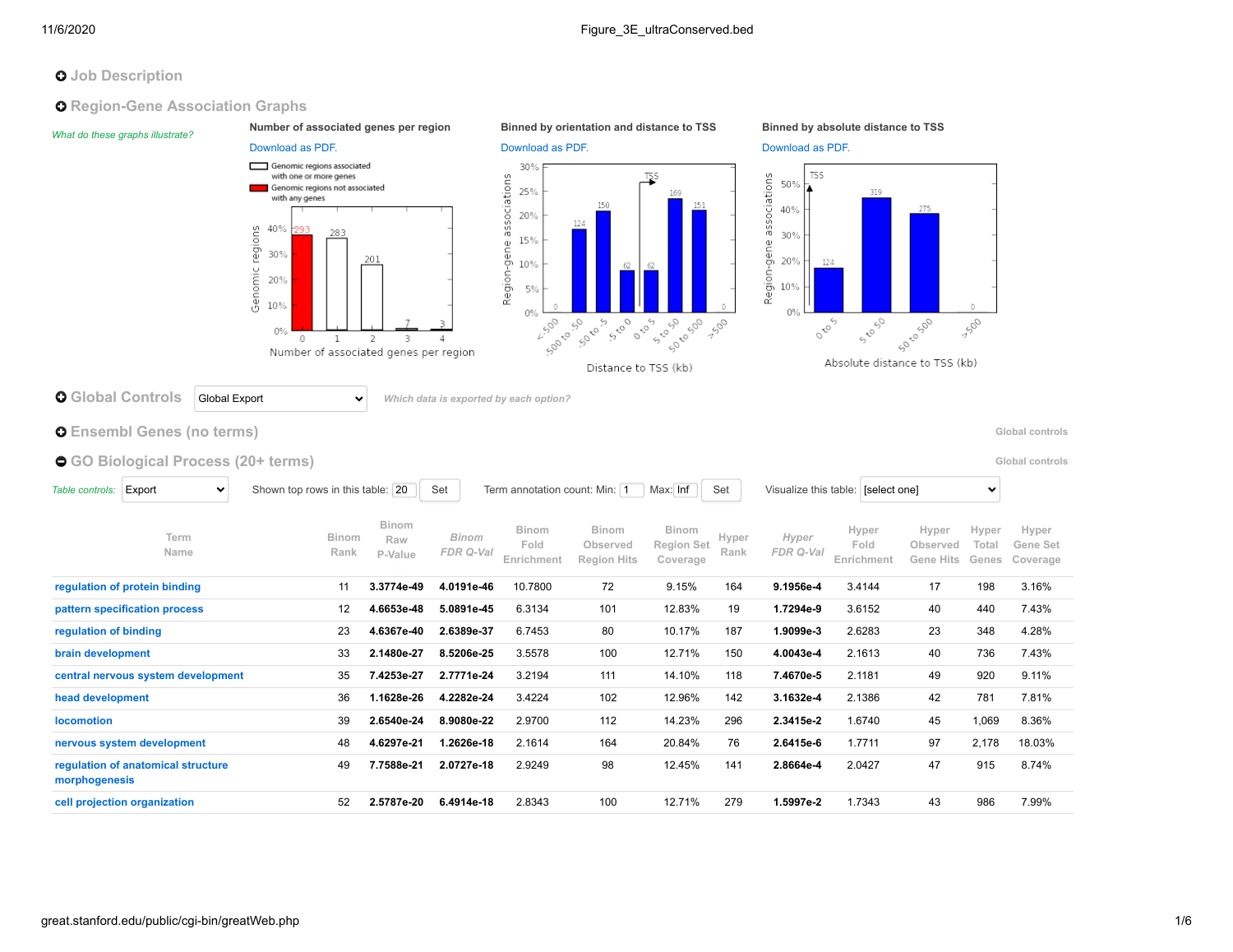#### 11/6/2020 Figure 3E ultraConserved.bed

| Term<br>Name                                                   | <b>Binom</b><br>Rank | <b>Binom</b><br>Raw<br>P-Value | <b>Binom</b><br>FDR Q-Val | <b>Binom</b><br>Fold<br>Enrichment | <b>Binom</b><br>Observed<br><b>Region Hits</b> | <b>Binom</b><br>Region Set<br>Coverage | Hyper<br>Rank | Hyper<br>FDR Q-Val | Hyper<br>Fold<br>Enrichment | Hyper<br>Observed<br><b>Hits</b><br>Gene | Hyper<br>Total<br>Genes | Hyper<br>Gene Set<br>Coverage |
|----------------------------------------------------------------|----------------------|--------------------------------|---------------------------|------------------------------------|------------------------------------------------|----------------------------------------|---------------|--------------------|-----------------------------|------------------------------------------|-------------------------|-------------------------------|
| <b>DNA replication-dependent nucleosome</b><br>assembly        | 53                   | 4.0209e-20                     | 9.9308e-18                | 54.8546                            | 14                                             | 1.78%                                  | 72            | 9.3054e-7          | 12.0508                     | 10                                       | 33                      | 1.86%                         |
| regulation of developmental process                            | 56                   | 1.3150e-19                     | 3.0738e-17                | 2.0635                             | 168                                            | 21.35%                                 | 22            | 1.8492e-9          | 1.9191                      | 115                                      | 2,383                   | 21.38%                        |
| protein heterotetramerization                                  | 58                   | 9.7633e-19                     | 2.2035e-16                | 22.6602                            | 18                                             | 2.29%                                  | 21            | 1.7387e-9          | 12.3722                     | 14                                       | 45                      | 2.60%                         |
| chromatin silencing at rDNA                                    | 76                   | 5.1014e-14                     | 8.7864e-12                | 19.5040                            | 14                                             | 1.78%                                  | 107           | 4.7332e-5          | 7.9535                      | 10                                       | 50                      | 1.86%                         |
| innate immune response in mucosa                               | 82                   | 1.5673e-13                     | 2.5020e-11                | 40.9740                            | 10                                             | 1.27%                                  | 115           | 5.9591e-5          | 13.2559                     | $\overline{7}$                           | 21                      | 1.30%                         |
| protein heterooligomerization                                  | 94                   | 1.3399e-11                     | 1.8660e-9                 | 6.8756                             | 21                                             | 2.67%                                  | 74            | 1.5359e-6          | 5.6338                      | 17                                       | 120                     | 3.16%                         |
| negative regulation of transcription, DNA-<br>templated        | 98                   | 2.4885e-11                     | 3.3239e-9                 | 2.1766                             | 86                                             | 10.93%                                 | 42            | 5.4079e-8          | 2.2468                      | 70                                       | 1,239                   | 13.01%                        |
| nucleosome assembly                                            | 100                  | 4.4017e-11                     | 5.7619e-9                 | 8.5597                             | 17                                             | 2.16%                                  | 23            | 2.6306e-9          | 7.1653                      | 20                                       | 111                     | 3.72%                         |
| protein tetramerization                                        | 101                  | 5.7845e-11                     | 7.4969e-9                 | 5.9953                             | 22                                             | 2.80%                                  | 97            | 1.6537e-5          | 4.7276                      | 17                                       | 143                     | 3.16%                         |
| negative regulation of nucleic acid-templated<br>transcription | 102                  | 6.0915e-11                     | 7.8174e-9                 | 2.1375                             | 86                                             | 10.93%                                 | 47            | 1.5556e-7          | 2.1868                      | 70                                       | 1,273                   | 13.01%                        |

The test set of 787 genomic regions picked 538 (3%) of all 21,395 genes.

*GO Biological Process* has 13,090 terms covering 17,925 (84%) of all 21,395 genes, and 1,163,819 term - gene associations. 13,090 ontology terms (100%) were tested using an annotation count range of [1, Inf].

**[GO Cellular Component](https://great-help.atlassian.net/wiki/spaces/GREAT/Gene+Ontology) (9 terms) [Global controls](http://great.stanford.edu/public/cgi-bin/greatWeb.php#global_controls_header) Global controls Global controls Global controls** 

| Table controls:              | Export                      | $\checkmark$ | Shown top rows in this table: 20 |                                | Set                | Term annotation count: Min: 1      | Set                                            | Visualize this table: [select one]            |                |                    |                             |                                |                         |                               |
|------------------------------|-----------------------------|--------------|----------------------------------|--------------------------------|--------------------|------------------------------------|------------------------------------------------|-----------------------------------------------|----------------|--------------------|-----------------------------|--------------------------------|-------------------------|-------------------------------|
|                              | Term<br>Name                |              | <b>Binom</b><br>Rank             | <b>Binom</b><br>Raw<br>P-Value | Binom<br>FDR Q-Val | <b>Binom</b><br>Fold<br>Enrichment | <b>Binom</b><br>Observed<br><b>Region Hits</b> | <b>Binom</b><br><b>Region Set</b><br>Coverage | Hyper<br>Rank  | Hyper<br>FDR Q-Val | Hyper<br>Fold<br>Enrichment | Hyper<br>Observed<br>Gene Hits | Hyper<br>Total<br>Genes | Hyper<br>Gene Set<br>Coverage |
| nuclear nucleosome           |                             |              | 23                               | 2.6968e-15                     | 1.9863e-13         | 24.2849                            | 14                                             | 1.78%                                         | 12             | 7.3036e-6          | 9.6994                      | 10                             | 41                      | 1.86%                         |
| nucleosome                   |                             |              | 25                               | 1.9105e-12                     | 1.2946e-10         | 10.5013                            | 17                                             | 2.16%                                         |                | 9.6018e-19         | 10.1104                     | 30                             | 118                     | 5.58%                         |
| <b>DNA packaging complex</b> |                             |              | 28                               | 1.3103e-11                     | 7.9273e-10         | 9.2680                             | 17                                             | 2.16%                                         | $\overline{2}$ | 3.7732e-18         | 9.4685                      | 30                             | 126                     | 5.58%                         |
| nuclear chromatin            |                             |              | 48                               | 2.4684e-7                      | 8.7114e-6          | 3.1089                             | 28                                             | 3.56%                                         | 27             | 3.6489e-3          | 2.5657                      | 22                             | 341                     | 4.09%                         |
| chromatin                    |                             |              | 49                               | 4.0390e-7                      | 1.3963e-5          | 2.6327                             | 35                                             | 4.45%                                         | 4              | 6.0265e-11         | 3.5179                      | 46                             | 520                     | 8.55%                         |
| protein-DNA complex          |                             |              | 51                               | 7.4228e-7                      | 2.4655e-5          | 4.1302                             | 18                                             | 2.29%                                         | 3              | 1.2662e-12         | 5.8426                      | 31                             | 211                     | 5.76%                         |
| extracellular matrix         |                             |              | 56                               | 1.1946e-5                      | 3.6136e-4          | 2.1654                             | 38                                             | 4.83%                                         | 25             | 2.6720e-3          | 2.2341                      | 30                             | 534                     | 5.58%                         |
| basement membrane            |                             |              | 72                               | 1.6216e-3                      | 3.8153e-2          | 2.9492                             | 11                                             | 1.40%                                         | 33             | 3.0857e-2          | 3.8075                      | 9                              | 94                      | 1.67%                         |
|                              | cell-cell adherens junction |              | 73                               | 1.8493e-3                      | 4.2914e-2          | 2.8992                             | 11                                             | 1.40%                                         | 31             | 9.8123e-3          | 4.0579                      | 10                             | 98                      | 1.86%                         |

The test set of 787 genomic regions picked 538 (3%) of all 21,395 genes.

*GO Cellular Component* has 1,694 terms covering 19,074 (89%) of all 21,395 genes, and 371,380 term - gene associations.

1,694 ontology terms (100%) were tested using an annotation count range of [1, Inf].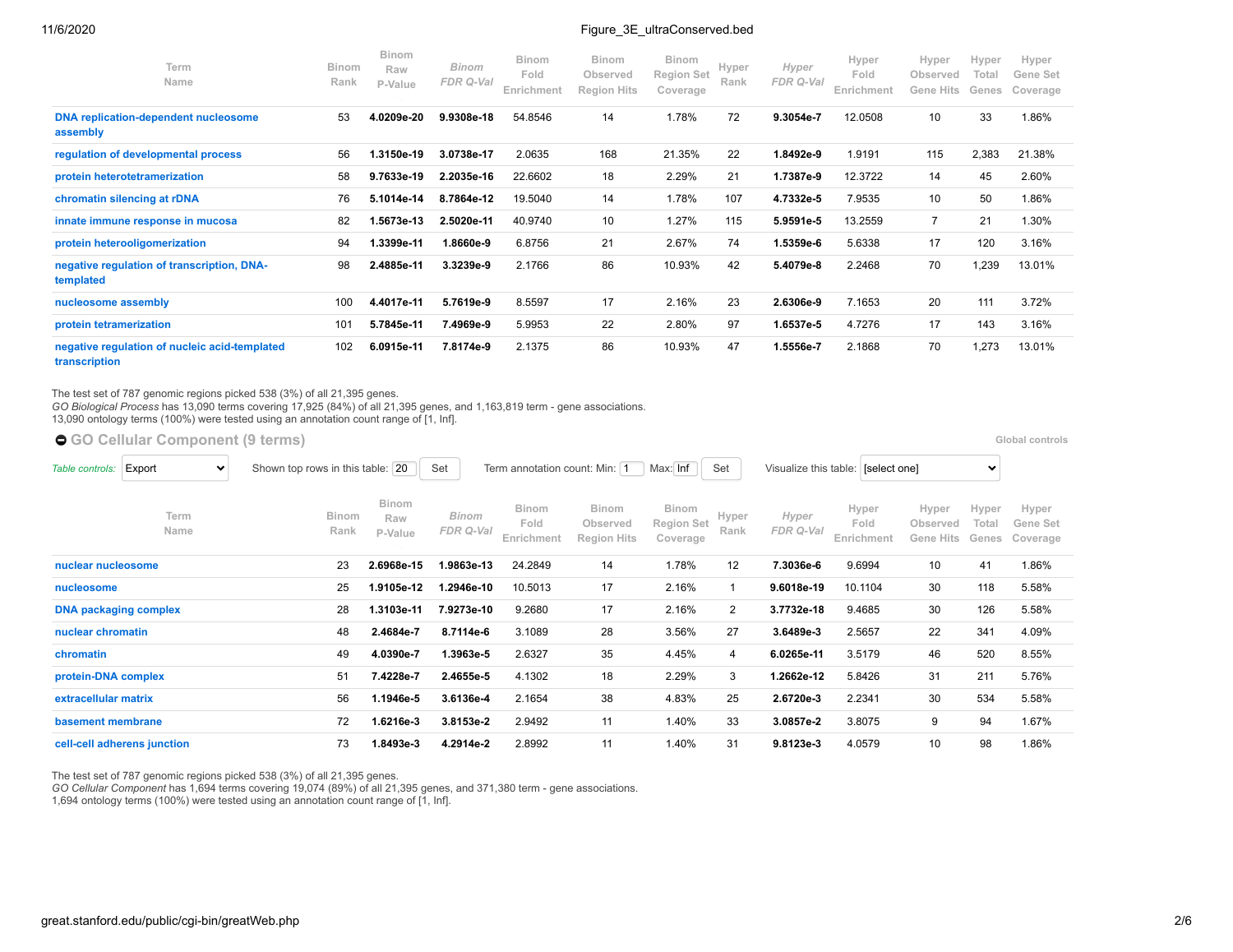### 11/6/2020 **Figure** 3E ultraConserved.bed **Figure** 3E ultraConserved.bed

# ● [GO Molecular Function](https://great-help.atlassian.net/wiki/spaces/GREAT/Gene+Ontology) (7 terms) **Blooman Controls and Controls Controls Controls Clobal controls <b>Clobal controls**

| Table controls:       | Shown top rows in this table: 20                                                                                      |  |  | Set<br>Term annotation count: Min: 1<br>Max: Inf<br>Set |                                |                    |                                    |                                         |                                               | Visualize this table: [select one]<br>$\checkmark$ |                    |                             |                                       |                         |                               |
|-----------------------|-----------------------------------------------------------------------------------------------------------------------|--|--|---------------------------------------------------------|--------------------------------|--------------------|------------------------------------|-----------------------------------------|-----------------------------------------------|----------------------------------------------------|--------------------|-----------------------------|---------------------------------------|-------------------------|-------------------------------|
|                       | Term<br>Name                                                                                                          |  |  | Binom<br>Rank                                           | <b>Binom</b><br>Raw<br>P-Value | Binom<br>FDR Q-Val | <b>Binom</b><br>Fold<br>Enrichment | Binom<br>Observed<br><b>Region Hits</b> | <b>Binom</b><br><b>Region Set</b><br>Coverage | Hyper<br>Rank                                      | Hyper<br>FDR Q-Val | Hyper<br>Fold<br>Enrichment | Hyper<br>Observed<br><b>Gene Hits</b> | Hyper<br>Total<br>Genes | Hyper<br>Gene Set<br>Coverage |
| frizzled binding      |                                                                                                                       |  |  | 22                                                      | 4.7801e-9                      | 8.9757e-7          | 8.9784                             | 13                                      | 1.65%                                         | 22                                                 | 7.3648e-3          | 7.3256                      |                                       | 38                      | 1.30%                         |
|                       | G-protein coupled receptor binding                                                                                    |  |  | 24                                                      | 1.0489e-8                      | 1.8055e-6          | 3.6336                             | 28                                      | 3.56%                                         | 26                                                 | 3.5468e-2          | 2.6934                      | 17                                    | 251                     | 3.16%                         |
| chromatin DNA binding |                                                                                                                       |  |  | 25                                                      | 1.2979e-8                      | 2.1447e-6          | 5.8248                             | 17                                      | 2.16%                                         | 23                                                 | 1.5759e-2          | 4.0504                      | 11                                    | 108                     | 2.04%                         |
| chromatin binding     |                                                                                                                       |  |  | 26                                                      | 1.5735e-8                      | 2.5001e-6          | 2.5503                             | 46                                      | 5.84%                                         | 10                                                 | 1.4270e-5          | 2.6985                      | 38                                    | 560                     | 7.06%                         |
|                       | sequence-specific DNA binding                                                                                         |  |  | 27                                                      | 3.0690e-8                      | 4.6956e-6          | 2.0067                             | 72                                      | 9.15%                                         | 9                                                  | 3.4330e-7          | 2.3086                      | 62                                    | 1,068                   | 11.52%                        |
|                       | transcriptional activator activity, RNA<br>polymerase II transcription regulatory region<br>sequence-specific binding |  |  | 30                                                      | 2.9998e-7                      | 4.1307e-5          | 2.5066                             | 39                                      | 4.96%                                         | 13                                                 | 9.5919e-5          | 2.8541                      | 30                                    | 418                     | 5.58%                         |
|                       | protein heterodimerization activity                                                                                   |  |  | 54                                                      | 3.0945e-5                      | 2.3673e-3          | 2.1202                             | 36                                      | 4.57%                                         | 4                                                  | 1.5900e-9          | 3.2901                      | 46                                    | 556                     | 8.55%                         |

The test set of 787 genomic regions picked 538 (3%) of all 21,395 genes.<br>*GO Molecular Function* has 4,131 terms covering 17,189 (80%) of all 21,395 genes, and 227,341 term - gene associations.<br>4,131 ontology terms (100%)

● [Human Phenotype](https://great-help.atlassian.net/wiki/spaces/GREAT/Human+Phenotype) (20+ terms) **Blook** controls **Clobal controls** 

| Table controls:                | Export<br>$\checkmark$                              | Shown top rows in this table: 20 | Term annotation count: Min: 1<br>Set<br>Max: Inf<br>Set |                           |                                    |                                                |                                               |               | Visualize this table: [select one] | $\checkmark$                |                                       |                         |                               |
|--------------------------------|-----------------------------------------------------|----------------------------------|---------------------------------------------------------|---------------------------|------------------------------------|------------------------------------------------|-----------------------------------------------|---------------|------------------------------------|-----------------------------|---------------------------------------|-------------------------|-------------------------------|
|                                | Term<br>Name                                        | <b>Binom</b><br>Rank             | Binom<br>Raw<br>P-Value                                 | <b>Binom</b><br>FDR Q-Val | <b>Binom</b><br>Fold<br>Enrichment | <b>Binom</b><br>Observed<br><b>Region Hits</b> | <b>Binom</b><br><b>Region Set</b><br>Coverage | Hyper<br>Rank | Hyper<br>FDR Q-Val                 | Hyper<br>Fold<br>Enrichment | Hyper<br>Observed<br><b>Gene Hits</b> | Hyper<br>Total<br>Genes | Hyper<br>Gene Set<br>Coverage |
|                                | <b>Recurrent upper respiratory tract infections</b> | 11                               | 5.9186e-65                                              | 3.5506e-62                | 30.9501                            | 58                                             | 7.37%                                         | 255           | 4.8293e-2                          | 3.9768                      |                                       | 70                      | 1.30%                         |
|                                | Abnormality of the nasopharynx                      | 16                               | 1.8390e-59                                              | 7.5847e-57                | 22.7873                            | 60                                             | 7.62%                                         | 120           | 9.8230e-3                          | 4.4739                      | 9                                     | 80                      | 1.67%                         |
|                                | Abnormality of the pharynx                          | 18                               | 2.8977e-57                                              | 1.0623e-54                | 20.8675                            | 60                                             | 7.62%                                         | 162           | 1.7760e-2                          | 3.9768                      | 9                                     | 90                      | 1.67%                         |
|                                | <b>Conductive hearing impairment</b>                | 19                               | 1.2727e-56                                              | 4.4204e-54                | 20.3359                            | 60                                             | 7.62%                                         | 195           | 2.5720e-2                          | 4.0787                      | 8                                     | 78                      | 1.49%                         |
|                                | Functional abnormality of the middle ear            | 20                               | 1.0032e-55                                              | 3.3099e-53                | 19.6158                            | 60                                             | 7.62%                                         | 205           | 3.1434e-2                          | 3.9277                      | 8                                     | 81                      | 1.49%                         |
|                                | Abnormality of the middle ear                       | 21                               | 4.2467e-48                                              | 1.3345e-45                | 13.1214                            | 63                                             | 8.01%                                         | 226           | 4.5449e-2                          | 2.8970                      | 11                                    | 151                     | 2.04%                         |
|                                | Abnormality of the upper respiratory tract          | 23                               | 4.8568e-47                                              | 1.3935e-44                | 11.5820                            | 66                                             | 8.39%                                         | 116           | 8.6702e-3                          | 3.1633                      | 14                                    | 176                     | 2.60%                         |
| <b>Abnormality of the nose</b> |                                                     | 27                               | 1.1965e-34                                              | 2.9244e-32                | 4.4136                             | 100                                            | 12.71%                                        | 19            | 3.9342e-4                          | 2.2888                      | 40                                    | 695                     | 7.43%                         |
| <b>Hearing impairment</b>      |                                                     | 30                               | 4.0454e-33                                              | 8.8986e-31                | 4.9860                             | 85                                             | 10.80%                                        | 140           | 1.3498e-2                          | 2.0544                      | 28                                    | 542                     | 5.20%                         |
| <b>Hearing abnormality</b>     |                                                     | 31                               | 6.1047e-33                                              | 1.2995e-30                | 4.9566                             | 85                                             | 10.80%                                        | 149           | 1.4271e-2                          | 2.0394                      | 28                                    | 546                     | 5.20%                         |
| <b>Abnormality of the ear</b>  |                                                     | 33                               | 5.3954e-31                                              | 1.0789e-28                | 3.6724                             | 109                                            | 13.85%                                        | 48            | 1.4405e-3                          | 1.9670                      | 46                                    | 930                     | 8.55%                         |
| <b>Abnormality of the face</b> |                                                     | 35                               | 3.2887e-29                                              | 6.2006e-27                | 3.0068                             | 132                                            | 16.77%                                        | 2             | 3.3248e-4                          | 1.9469                      | 68                                    | 1,389                   | 12.64%                        |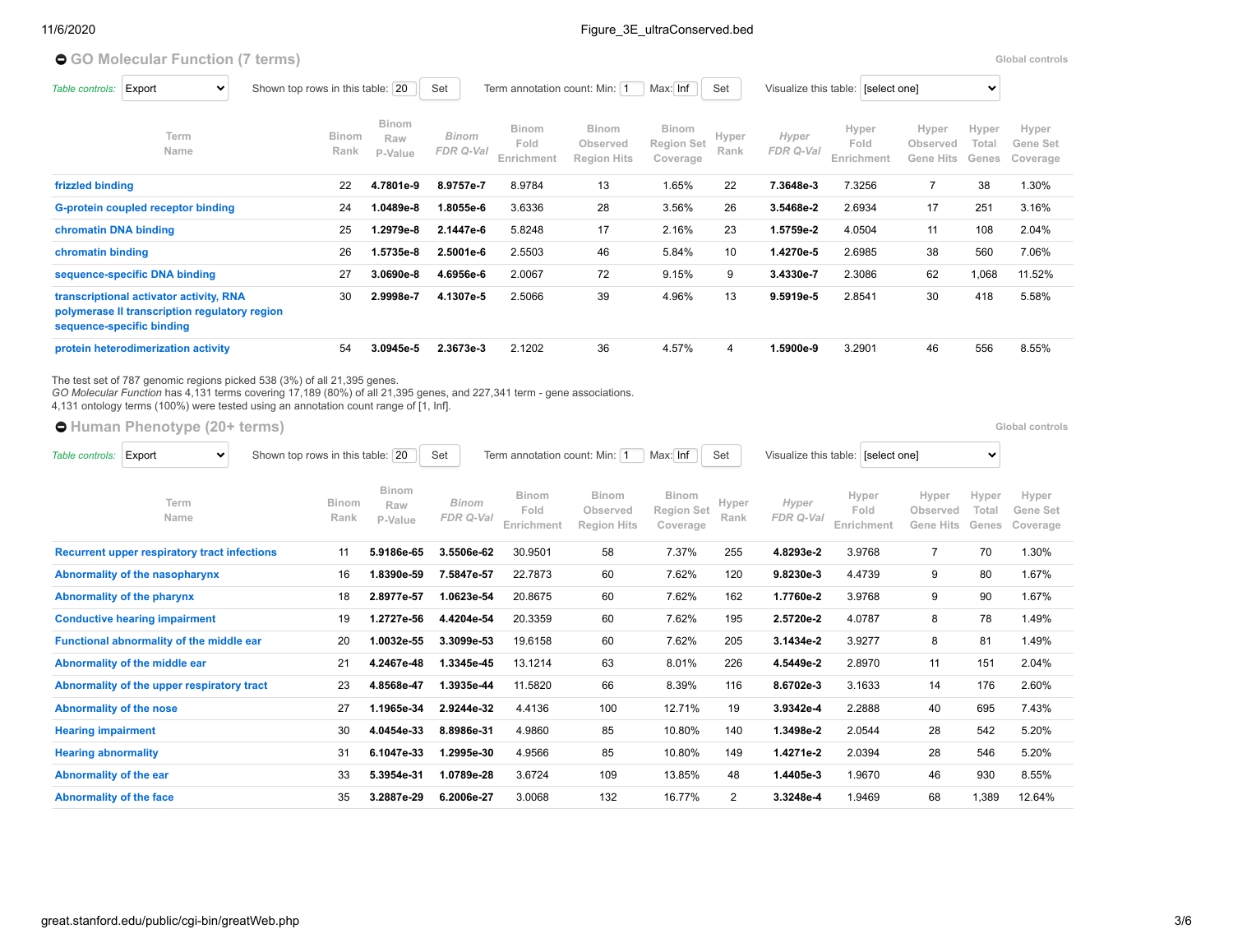### 11/6/2020 **Figure** 3E ultraConserved.bed **Figure** 3E ultraConserved.bed

| Term<br>Name                          | <b>Binom</b><br>Rank | <b>Binom</b><br>Raw<br>P-Value | <b>Binom</b><br>FDR Q-Val | <b>Binom</b><br>Fold<br>Enrichment | <b>Binom</b><br>Observed<br><b>Region Hits</b> | <b>Binom</b><br><b>Region Set</b><br>Coverage | Hyper<br>Rank | Hyper<br>FDR Q-Val | Hyper<br>Fold<br>Enrichment | Hyper<br>Observed<br>Gene Hits | Hyper<br>Total<br>Genes | Hyper<br>Gene Set<br>Coverage |  |
|---------------------------------------|----------------------|--------------------------------|---------------------------|------------------------------------|------------------------------------------------|-----------------------------------------------|---------------|--------------------|-----------------------------|--------------------------------|-------------------------|-------------------------------|--|
| Abnormality of the head               | 39                   | 1.1600e-26                     | 1.9627e-24                | 2.7511                             | 137                                            | 17.41%                                        | 8             | 2.4106e-4          | 1.8312                      | 74                             | 1,607                   | 13.75%                        |  |
| Abnormality of head or neck           | 40                   | 3.2823e-26                     | 5.4151e-24                | 2.7206                             | 137                                            | 17.41%                                        | 11            | 3.0947e-4          | 1.8043                      | 74                             | 1,631                   | 13.75%                        |  |
| Abnormality of the periorbital region | 42                   | 2.6820e-9                      | 4.2140e-7                 | 3.5644                             | 31                                             | 3.94%                                         |               | 4.8351e-4          | 3.7181                      | 23                             | 246                     | 4.28%                         |  |
| Abnormality of skin adnexa morphology | 43                   | 7.9423e-9                      | 1.2189e-6                 | 2.5174                             | 49                                             | 6.23%                                         | 6             | 2.3365e-4          | 2.5144                      | 38                             | 601                     | 7.06%                         |  |
| Abnormality of the urethra            | 44                   | 9.9646e-9                      | 1.4945e-6                 | 4.5086                             | 22                                             | 2.80%                                         | 30            | 7.1423e-4          | 4.4540                      | 14                             | 125                     | 2.60%                         |  |
| Abnormality of the eyebrow            | 45                   | 2.3899e-8                      | 3.5046e-6                 | 3.7052                             | 26                                             | 3.30%                                         | 15            | 3.1887e-4          | 3.7969                      | 19                             | 199                     | 3.53%                         |  |
| Abnormality of the hand               | 46                   | 3.2637e-8                      | 4.6820e-6                 | 2.4032                             | 49                                             | 6.23%                                         | 3             | 2.6289e-4          | 2.5342                      | 39                             | 612                     | 7.25%                         |  |
| <b>Cleft lip</b>                      | 47                   | 4.4126e-8                      | 6.1954e-6                 | 4.7559                             | 19                                             | 2.41%                                         | 42            | 1.1262e-3          | 4.8203                      | 12                             | 99                      | 2.23%                         |  |

The test set of 787 genomic regions picked 538 (3%) of all 21,395 genes.<br>*Human Phenotype* has 6,599 terms covering 3,215 (15%) of all 21,395 genes, and 244,972 term - gene associations.<br>6,599 ontology terms (100%) were te

|                        | <b>O</b> Mouse Phenotype Single KO (20+ terms) |              |                                  |                         |                                                         |                                    |                                                |                                        |                |                    |                                    |                                       |                         | Global controls               |
|------------------------|------------------------------------------------|--------------|----------------------------------|-------------------------|---------------------------------------------------------|------------------------------------|------------------------------------------------|----------------------------------------|----------------|--------------------|------------------------------------|---------------------------------------|-------------------------|-------------------------------|
| Table controls:        | Export                                         | $\checkmark$ | Shown top rows in this table: 20 |                         | Term annotation count: Min: 1<br>Set<br>Max: Inf<br>Set |                                    |                                                |                                        |                |                    | Visualize this table: [select one] |                                       |                         |                               |
|                        | Term<br>Name                                   |              | <b>Binom</b><br>Rank             | Binom<br>Raw<br>P-Value | <b>Binom</b><br>FDR Q-Val                               | <b>Binom</b><br>Fold<br>Enrichment | <b>Binom</b><br>Observed<br><b>Region Hits</b> | Binom<br><b>Region Set</b><br>Coverage | Hyper<br>Rank  | Hyper<br>FDR Q-Val | Hyper<br>Fold<br>Enrichment        | Hyper<br>Observed<br><b>Gene Hits</b> | Hyper<br>Total<br>Genes | Hyper<br>Gene Set<br>Coverage |
|                        | abnormal trachea morphology                    |              | 13                               | 3.7820e-58              | 2.6678e-55                                              | 20.8210                            | 61                                             | 7.75%                                  | 111            | 4.6035e-3          | 5.1871                             | 9                                     | 69                      | 1.67%                         |
|                        | abnormal digestive system morphology           |              | 19                               | 1.9968e-32              | 9.6373e-30                                              | 3.7591                             | 111                                            | 14.10%                                 | 21             | 2.4122e-5          | 2.3279                             | 48                                    | 820                     | 8.92%                         |
|                        | digestive/alimentary phenotype                 |              | 22                               | 3.4243e-31              | 1.4273e-28                                              | 3.3585                             | 122                                            | 15.50%                                 | 20             | 2.3333e-5          | 2.1445                             | 57                                    | 1,057                   | 10.59%                        |
|                        | postnatal lethality, incomplete penetrance     |              | 24                               | 6.1193e-29              | 2.3381e-26                                              | 4.1024                             | 90                                             | 11.44%                                 | 69             | 6.3329e-4          | 2.3352                             | 34                                    | 579                     | 6.32%                         |
|                        | abnormal brain development                     |              | 26                               | 1.7542e-27              | 6.1868e-25                                              | 3.9904                             | 88                                             | 11.18%                                 | 158            | 1.4155e-2          | 2.0153                             | 30                                    | 592                     | 5.58%                         |
|                        | lethality during fetal growth through weaning  |              | 28                               | 4.3656e-27              | 1.4297e-24                                              | 2.5019                             | 161                                            | 20.46%                                 | $\overline{7}$ | 2.4442e-9          | 2.1240                             | 94                                    | 1.760                   | 17.47%                        |
|                        | abnormal respiratory system morphology         |              | 29                               | 2.4420e-26              | 7.7217e-24                                              | 3.6251                             | 94                                             | 11.94%                                 | 80             | 1.0637e-3          | 2.1217                             | 39                                    | 731                     | 7.25%                         |
|                        | abnormal nervous system development            |              | 30                               | 6.9579e-25              | 2.1268e-22                                              | 3.0816                             | 109                                            | 13.85%                                 | 67             | 6.1322e-4          | 1.9967                             | 48                                    | 956                     | 8.92%                         |
| postnatal lethality    |                                                |              | 31                               | 1.7867e-23              | 5.2851e-21                                              | 2.9933                             | 107                                            | 13.60%                                 | 55             | 3.5407e-4          | 2.0340                             | 49                                    | 958                     | 9.11%                         |
|                        | respiratory system phenotype                   |              | 34                               | 1.9534e-22              | 5.2686e-20                                              | 2.8097                             | 112                                            | 14.23%                                 | 61             | 4.3644e-4          | 1.9186                             | 55                                    | 1,140                   | 10.22%                        |
|                        | abnormal craniofacial morphology               |              | 45                               | 4.8215e-12              | 9.8251e-10                                              | 2.3042                             | 82                                             | 10.42%                                 | $\mathbf{1}$   | 8.5832e-11         | 2.8257                             | 68                                    | 957                     | 12.64%                        |
| craniofacial phenotype |                                                |              | 46                               | 5.4121e-12              | 1.0789e-9                                               | 2.2988                             | 82                                             | 10.42%                                 | $\overline{c}$ | 5.2573e-11         | 2.8139                             | 68                                    | 961                     | 12.64%                        |
|                        | abnormal palate morphology                     |              | 47                               | 5.8652e-12              | 1.1443e-9                                               | 3.8249                             | 38                                             | 4.83%                                  | 8              | 1.3741e-8          | 4.6983                             | 28                                    | 237                     | 5.20%                         |
|                        | abnormal head morphology                       |              | 48                               | 1.0399e-11              | 1.9866e-9                                               | 2.4677                             | 70                                             | 8.89%                                  | 3              | 9.4308e-11         | 3.0713                             | 58                                    | 751                     | 10.78%                        |
|                        | abnormal facial morphology                     |              | 52                               | 3.3636e-10              | 5.9315e-8                                               | 2.5148                             | 58                                             | 7.37%                                  | 9              | 2.0495e-8          | 3.0539                             | 46                                    | 599                     | 8.55%                         |

**[abnormal cranium morphology](http://great.stanford.edu/public/cgi-bin/showTermDetails.php?termId=MP:0000438&ontoName=MGIPhenoSingleKO&species=mm10&ontoUiName=Mouse%20Phenotype%20Single%20KO&foreName=Figure_3E_ultraConserved.bed&backName=&sessionName=20201106-public-4.0.4-iSVljx)** 54 **8.8416e-10 1.5014e-7** 2.4722 57 7.24% 12 **3.0486e-8** 3.0383 45 589 8.36%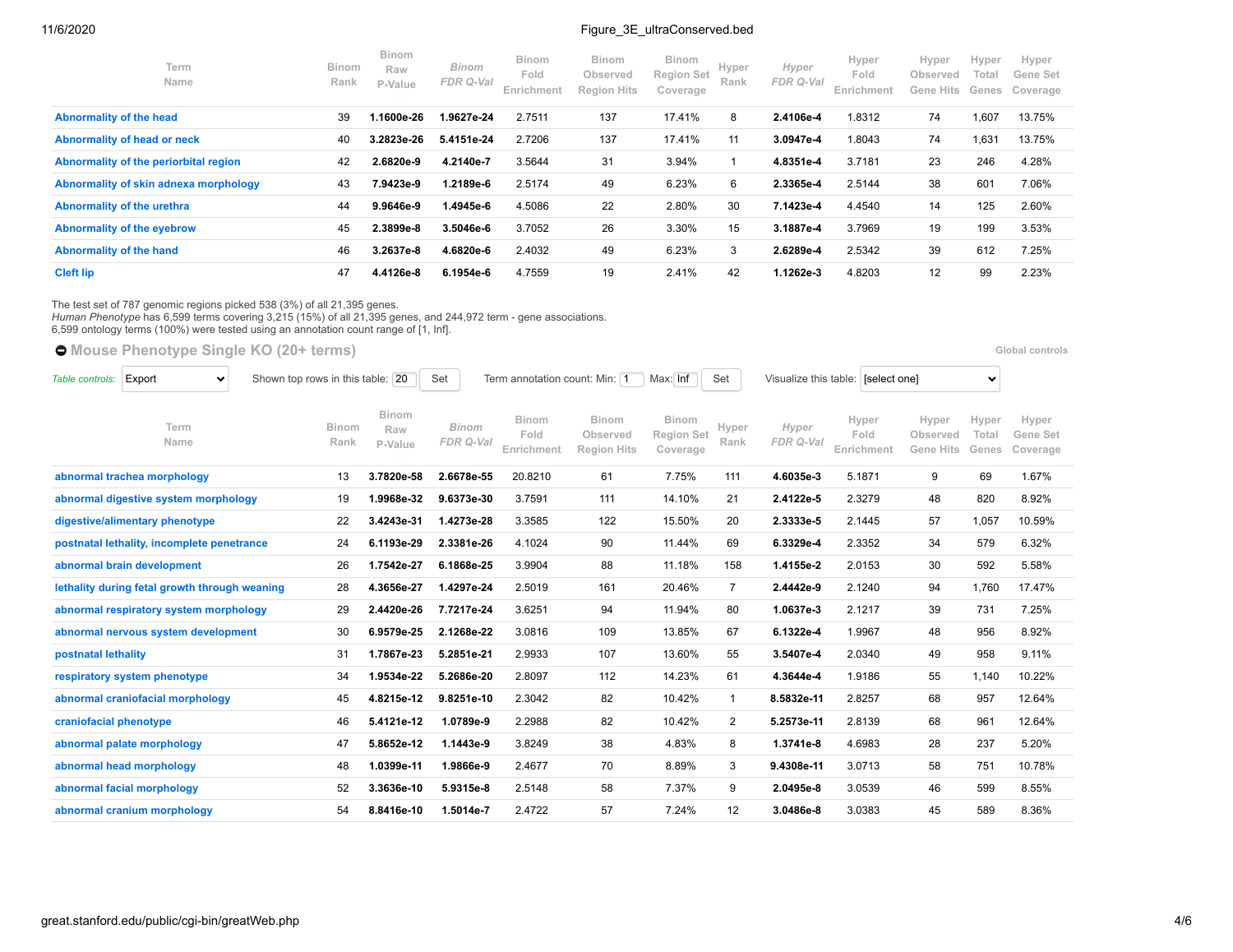### 11/6/2020 Figure 3E ultraConserved.bed

| Term<br>Name                                    | <b>Binom</b><br>Rank | <b>Binom</b><br>Raw<br>P-Value | Binom<br>FDR Q-Val | <b>Binom</b><br>Fold<br>Enrichment | <b>Binom</b><br>Observed<br><b>Region Hits</b> | <b>Binom</b><br><b>Region Set</b><br>Coverage | Hyper<br>Rank | Hyper<br>FDR Q-Val | Hyper<br>Fold<br>Enrichment | Hyper<br>Observed<br>Gene Hits | Hyper<br>Total | Hyper<br>Gene Set<br>Genes Coverage |
|-------------------------------------------------|----------------------|--------------------------------|--------------------|------------------------------------|------------------------------------------------|-----------------------------------------------|---------------|--------------------|-----------------------------|--------------------------------|----------------|-------------------------------------|
| abnormal craniofacial bone morphology           | 56                   | 8483e-9.                       | 3.0266e-7          | 2.4212                             | 57                                             | 7.24%                                         | 11            | 1.9860e-8          | 3.0387                      | 46                             | 602            | 8.55%                               |
| abnormal axial skeleton morphology              | 57                   | 2.8223e-9                      | 4.5405e-7          | 2.0114                             | 82                                             | 10.42%                                        | 10            | 2.0437e-8          | 2.3716                      | 69                             | .157           | 12.83%                              |
| abnormal mouth morphology                       | 58                   | 3.8257e-9                      | 6.0485e-7          | 2.6751                             | 46                                             | 5.84%                                         | 13            | 3.1437e-7          | 3.2911                      | 36                             | 435            | 6.69%                               |
| abnormal esophageal smooth muscle<br>morphology | 59                   | 2.8613e-8                      | 4.4471e-6          | 35.2635                            | 6                                              | 0.76%                                         | 41            | 8.8457e-5          | 39.7677                     |                                |                | 0.74%                               |

The test set of 787 genomic regions picked 538 (3%) of all 21,395 genes.<br>*Mouse Phenotype Single KO* has 9,170 terms covering 9,466 (44%) of all 21,395 genes, and 551,620 term - gene associations.<br>9,170 ontology terms (100

**[Mouse Phenotype](https://great-help.atlassian.net/wiki/spaces/GREAT/Mouse+Phenotype) (20+ terms) [Global controls](http://great.stanford.edu/public/cgi-bin/greatWeb.php#global_controls_header)** 

| Table controls:        | $\checkmark$<br>Export                        | Shown top rows in this table: 20 |                                | Term annotation count: Min: 1<br>Set<br>Max: Inf<br>Set<br>Visualize this table: [select one] |                                    |                                                |                                        |                |                    |                             |                                       | $\checkmark$            |                               |
|------------------------|-----------------------------------------------|----------------------------------|--------------------------------|-----------------------------------------------------------------------------------------------|------------------------------------|------------------------------------------------|----------------------------------------|----------------|--------------------|-----------------------------|---------------------------------------|-------------------------|-------------------------------|
|                        | Term<br>Name                                  | <b>Binom</b><br>Rank             | <b>Binom</b><br>Raw<br>P-Value | Binom<br>FDR Q-Val                                                                            | <b>Binom</b><br>Fold<br>Enrichment | <b>Binom</b><br>Observed<br><b>Region Hits</b> | <b>Binom</b><br>Region Set<br>Coverage | Hyper<br>Rank  | Hyper<br>FDR Q-Val | Hyper<br>Fold<br>Enrichment | Hyper<br>Observed<br><b>Gene Hits</b> | Hyper<br>Total<br>Genes | Hyper<br>Gene Set<br>Coverage |
|                        | abnormal trachea morphology                   | 14                               | 9.6276e-51                     | 6.5846e-48                                                                                    | 15.5092                            | 61                                             | 7.75%                                  | 242            | 1.5873e-2          | 4.0214                      | 9                                     | 89                      | 1.67%                         |
|                        | abnormal digestive system morphology          | 18                               | 4.8410e-33                     | 2.5751e-30                                                                                    | 3.3387                             | 130                                            | 16.52%                                 | 17             | 2.3039e-7          | 2.3054                      | 64                                    | 1,104                   | 11.90%                        |
|                        | digestive/alimentary phenotype                | 20                               | 3.8211e-31                     | 1.8294e-28                                                                                    | 2.9982                             | 141                                            | 17.92%                                 | 18             | 8.2531e-7          | 2.0930                      | 73                                    | 1,387                   | 13.57%                        |
|                        | lethality during fetal growth through weaning | 22                               | 2.1712e-29                     | 9.4496e-27                                                                                    | 2.3459                             | 193                                            | 24.52%                                 | 5              | 2.6591e-13         | 2.1310                      | 124                                   | 2,314                   | 23.05%                        |
|                        | abnormal brain development                    | 25                               | 1.6297e-28                     | 6.2418e-26                                                                                    | 3.5322                             | 105                                            | 13.34%                                 | 77             | 1.6180e-4          | 2.1736                      | 44                                    | 805                     | 8.18%                         |
|                        | abnormal respiratory system morphology        | 29                               | 4.7671e-25                     | 1.5740e-22                                                                                    | 3.1848                             | 105                                            | 13.34%                                 | 65             | 8.6502e-5          | 2.1086                      | 50                                    | 943                     | 9.29%                         |
|                        | postnatal lethality, incomplete penetrance    | 30                               | 1.2501e-24                     | 3.9898e-22                                                                                    | 3.3154                             | 98                                             | 12.45%                                 | 123            | 1.2382e-3          | 2.0280                      | 41                                    | 804                     | 7.62%                         |
|                        | abnormal nervous system development           | 31                               | 1.1887e-23                     | 3.6716e-21                                                                                    | 2.7189                             | 124                                            | 15.76%                                 | 53             | 4.3969e-5          | 1.9741                      | 62                                    | 1,249                   | 11.52%                        |
|                        | respiratory system phenotype                  | 32                               | 1.3662e-23                     | 4.0880e-21                                                                                    | 2.6326                             | 130                                            | 16.52%                                 | 43             | 1.4269e-5          | 1.9467                      | 70                                    | 1,430                   | 13.01%                        |
| postnatal lethality    |                                               | 35                               | 4.0381e-22                     | 1.1047e-19                                                                                    | 2.5671                             | 127                                            | 16.14%                                 | 58             | 5.3420e-5          | 1.9088                      | 66                                    | 1,375                   | 12.27%                        |
|                        | abnormal respiratory system physiology        | 36                               | 7.6612e-20                     | 2.0377e-17                                                                                    | 2.8871                             | 95                                             | 12.07%                                 | 319            | 3.0685e-2          | 1.6913                      | 39                                    | 917                     | 7.25%                         |
|                        | abnormal brain morphology                     | 40                               | 2.6930e-16                     | 6.4464e-14                                                                                    | 2.1337                             | 131                                            | 16.65%                                 | 199            | 6.3061e-3          | 1.5722                      | 68                                    | 1,720                   | 12.64%                        |
|                        | abnormal head morphology                      | 43                               | 8.1410e-15                     | 1.8128e-12                                                                                    | 2.5195                             | 87                                             | 11.05%                                 | 2              | 2.7389e-13         | 3.0328                      | 71                                    | 931                     | 13.20%                        |
|                        | abnormal facial morphology                    | 45                               | 3.8650e-13                     | 8.2238e-11                                                                                    | 2.5691                             | 74                                             | 9.40%                                  | 9              | 5.7930e-11         | 3.0309                      | 58                                    | 761                     | 10.78%                        |
|                        | abnormal craniofacial morphology              | 46                               | 1.1567e-12                     | 2.4076e-10                                                                                    | 2.2098                             | 94                                             | 11.94%                                 | 6              | 7.0677e-12         | 2.6466                      | 77                                    | 1,157                   | 14.31%                        |
| craniofacial phenotype |                                               | 47                               | 1.2888e-12                     | 2.6256e-10                                                                                    | 2.2054                             | 94                                             | 11.94%                                 | $\overline{7}$ | 7.2856e-12         | 2.6375                      | 77                                    | 1,161                   | 14.31%                        |
|                        | abnormal palate morphology                    | 48                               | 1.5346e-12                     | 3.0612e-10                                                                                    | 3.4207                             | 46                                             | 5.84%                                  | 11             | 1.3958e-8          | 3.9889                      | 33                                    | 329                     | 6.13%                         |
|                        | abnormal mouth morphology                     | 53                               | 6.6388e-10                     | 1.1994e-7                                                                                     | 2.5430                             | 55                                             | 6.99%                                  | 16             | 1.6467e-7          | 2.9986                      | 42                                    | 557                     | 7.81%                         |
|                        | abnormal autopod morphology                   | 56                               | 3.3224e-9                      | 5.6807e-7                                                                                     | 2.8444                             | 42                                             | 5.34%                                  | 32             | 6.8015e-6          | 3.1369                      | 31                                    | 393                     | 5.76%                         |